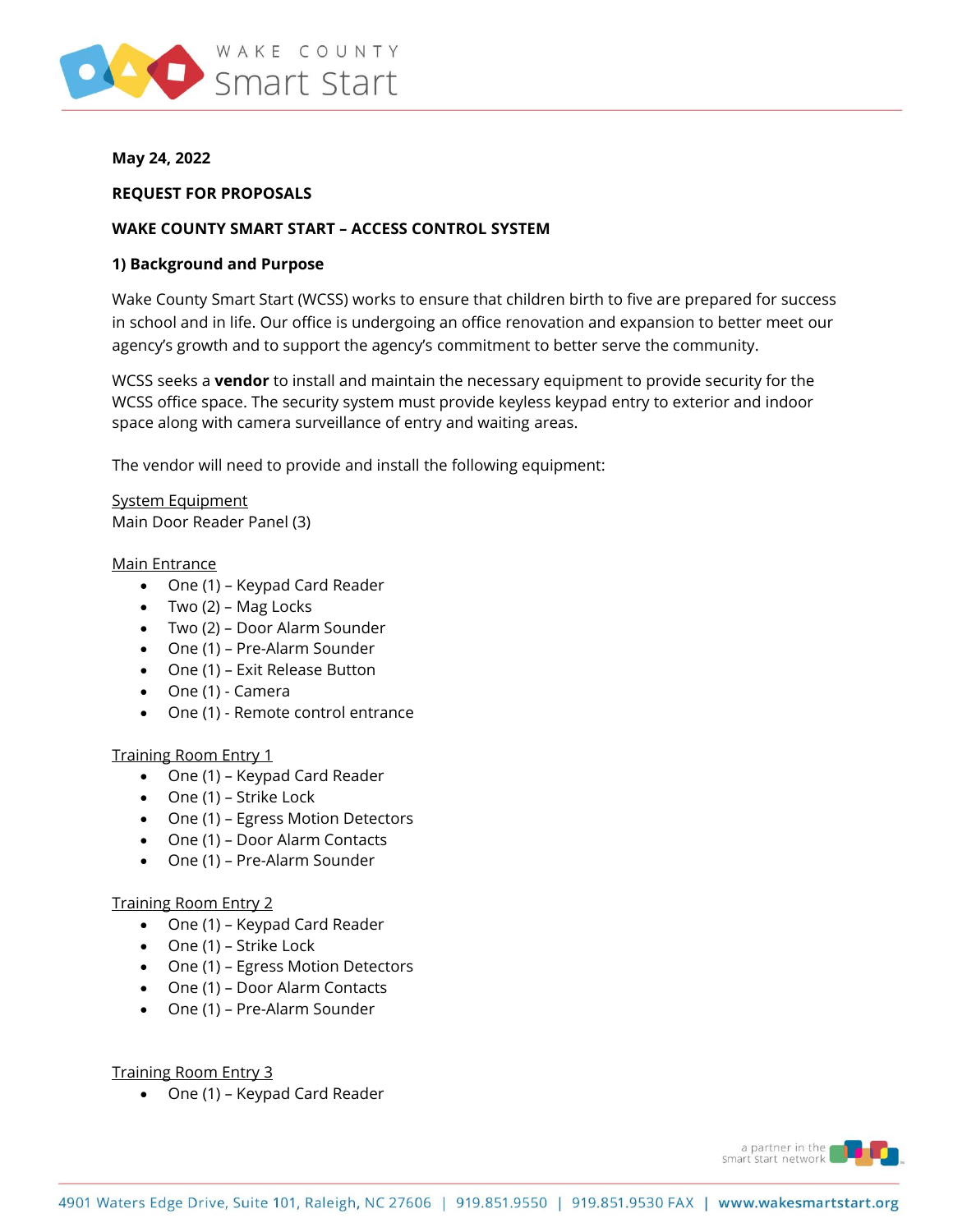

- One (1) Strike Lock
- One (1) Egress Motion Detectors
- One (1) Door Alarm Contacts
- One (1) Pre-Alarm Sounder

# Training Room Entry 4

- One (1) Keypad Card Reader
- One (1) Strike Lock
- One (1) Egress Motion Detectors
- One (1) Door Alarm Contacts
- One (1) Pre-Alarm Sounder

# Suite 101 Entrance

- One (1) Keypad Card Reader
- One (1) Mag Lock (existing)
- One (1) Door Alarm Contacts
- One (1) Pre-Alarm Sounder
- One (1) Exit Release Button
- One (1) Intercom with doorbell
- One (1) Remote entrance control
- One (1) Camera
- Three (1) Panic Buttons Reception Desk, Intake Rooms 1 & 2

### Suite 102 Entrance

- One (1) Keypad Card Reader
- One (1) Strike Lock
- One (1) Egress Motion Detectors
- One (1) Door Alarm Contacts
- One (1) Pre-Alarm Sounder

# Floor Entrance Door

- One (1) Keypad Card Reader
- One (1) Strike Lock
- One (1) Egress Motion Detectors
- One (1) Door Alarm Contacts
- One (1) Pre-Alarm Sounder
- One (1) Camera

# Rear Entrance

- One (1) Keypad Card Reader
- One (1) Strike Lock
- One (1) Egress Motion Detectors
- One (1) Door Alarm Contacts
- One (1) Pre-Alarm Sounder

# **\* A diagram of the office space layout is attached for your review**